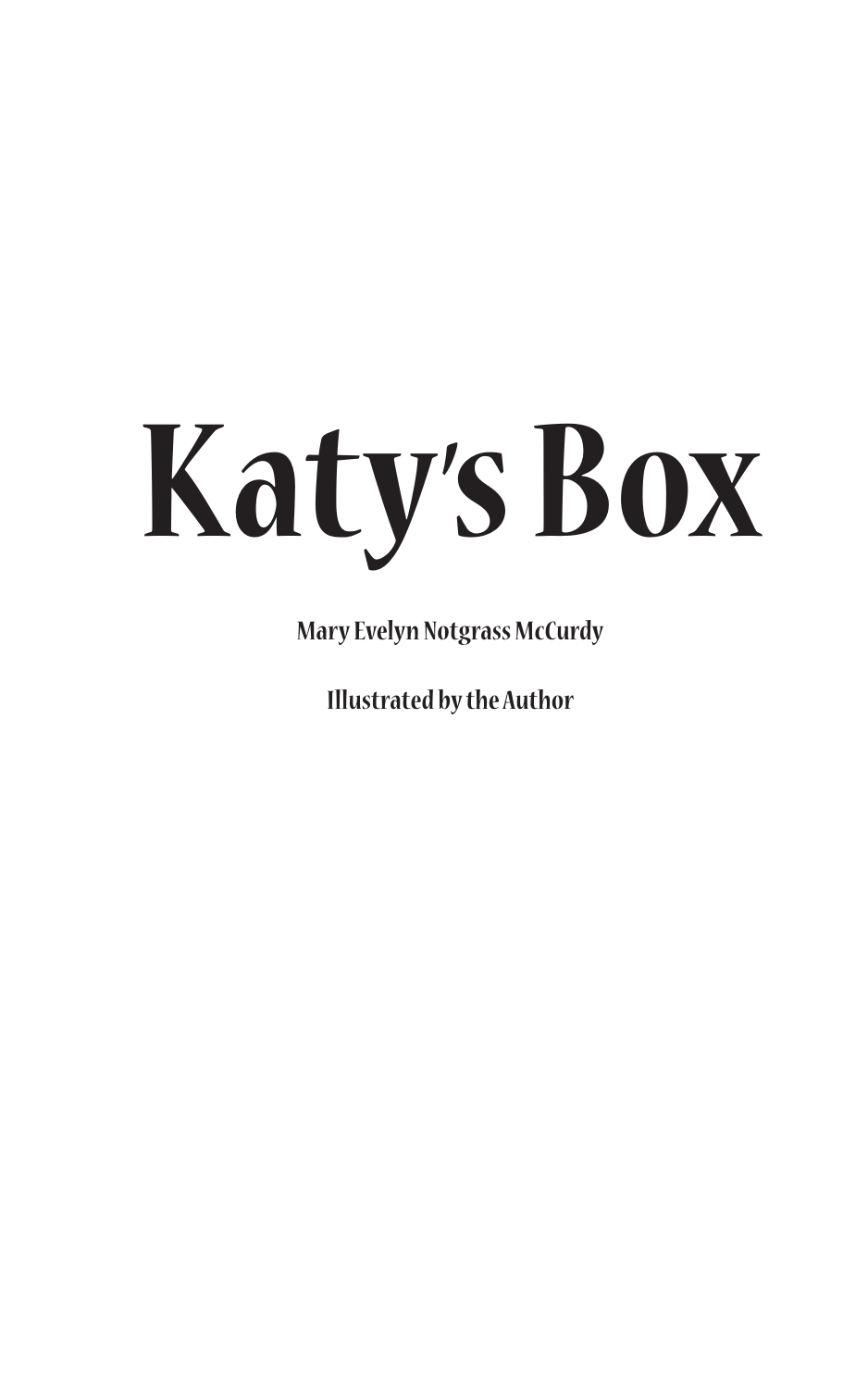Notgrass History Gainesboro, Tennessee notgrass.com

Text and Illustrations Copyright © 2017 by Mary Evelyn Notgrass McCurdy Cover Background Images by BK0808 / Shutterstock.com and Ilya Bolotov / Shutterstock.com

Scripture quotations (except for pages 126-128) taken from the New American Standard Bible®, Copyright © 1960, 1962, 1963, 1968, 1971, 1972, 1973, 1975, 1977, 1995 by The Lockman Foundation. Used by permission.

Scripture quotations on pages 126-128 taken from the Revised Standard Version of the Bible, copyright © 1946, 1952, and 1971 National Council of the Churches of Christ in the United States of America. Used by permission. All rights reserved worldwide.

> No part of this publication may be reproduced in any form without written permission from the publisher.

ISBN 978-1-60999-115-9 Printed and Bound in the United States of America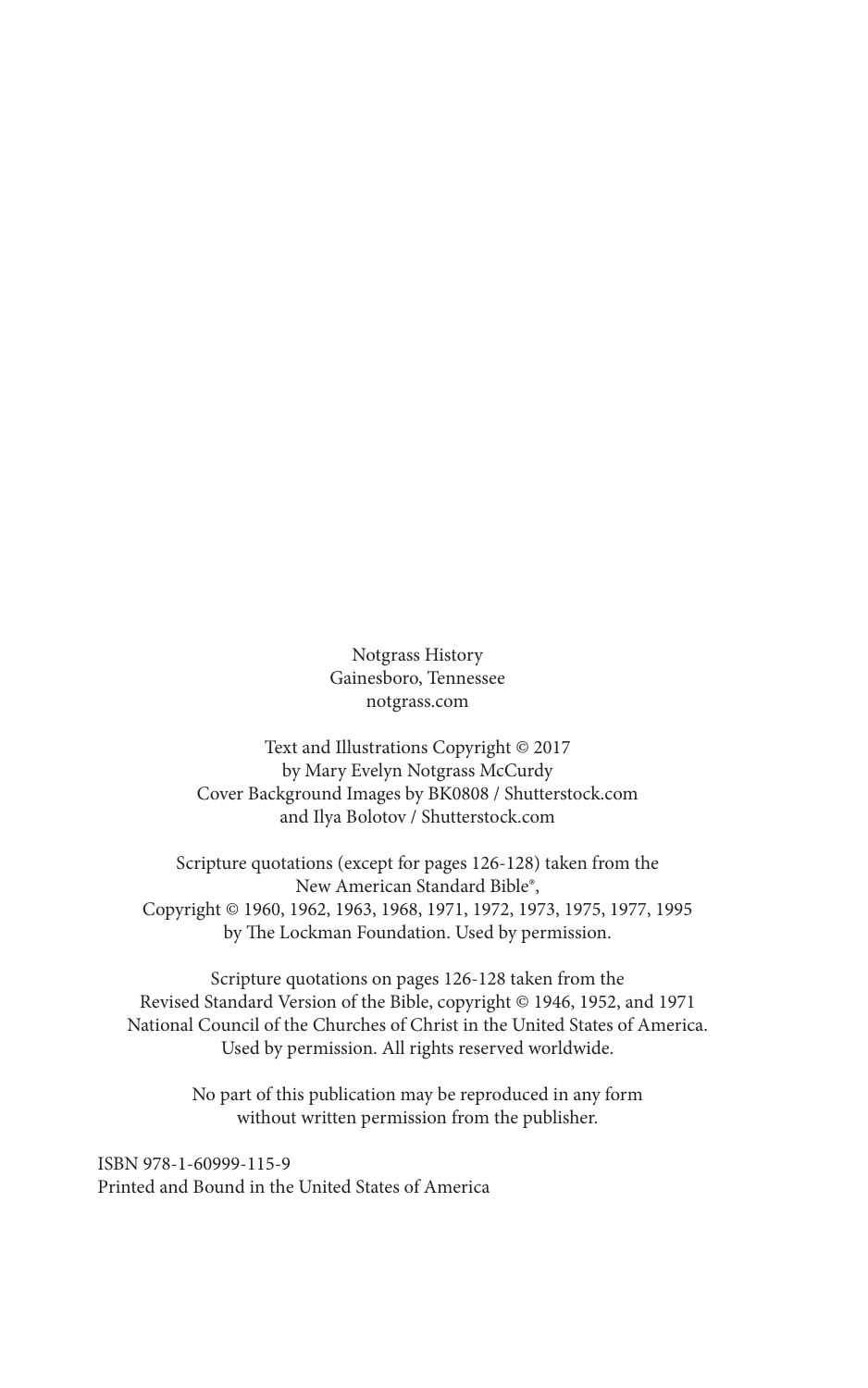### **Contents**

|    | 1. The Box                    | 1   |
|----|-------------------------------|-----|
|    | 2. The First Day of School    | 10  |
| 3. | Surprises                     | 21  |
|    | 4. A Contest                  | 33  |
|    | 5. Being Different            | 47  |
|    | 6. On Stage                   | 60  |
|    | 7. Thankful                   | 71  |
|    | 8. Happiness                  | 85  |
|    | 9. Christmas                  | 98  |
|    | 10. Back to School            | 108 |
|    | 11. Puppets and Popcorn       | 124 |
|    | 12. A Pig and a Storm         | 135 |
|    | 13. Party Guest               | 149 |
|    | 14. Accidents and Field Trips | 164 |
|    | 15. Hope                      | 183 |
|    | 16. Katy's Lip                | 196 |
|    | 17. Room for More             | 206 |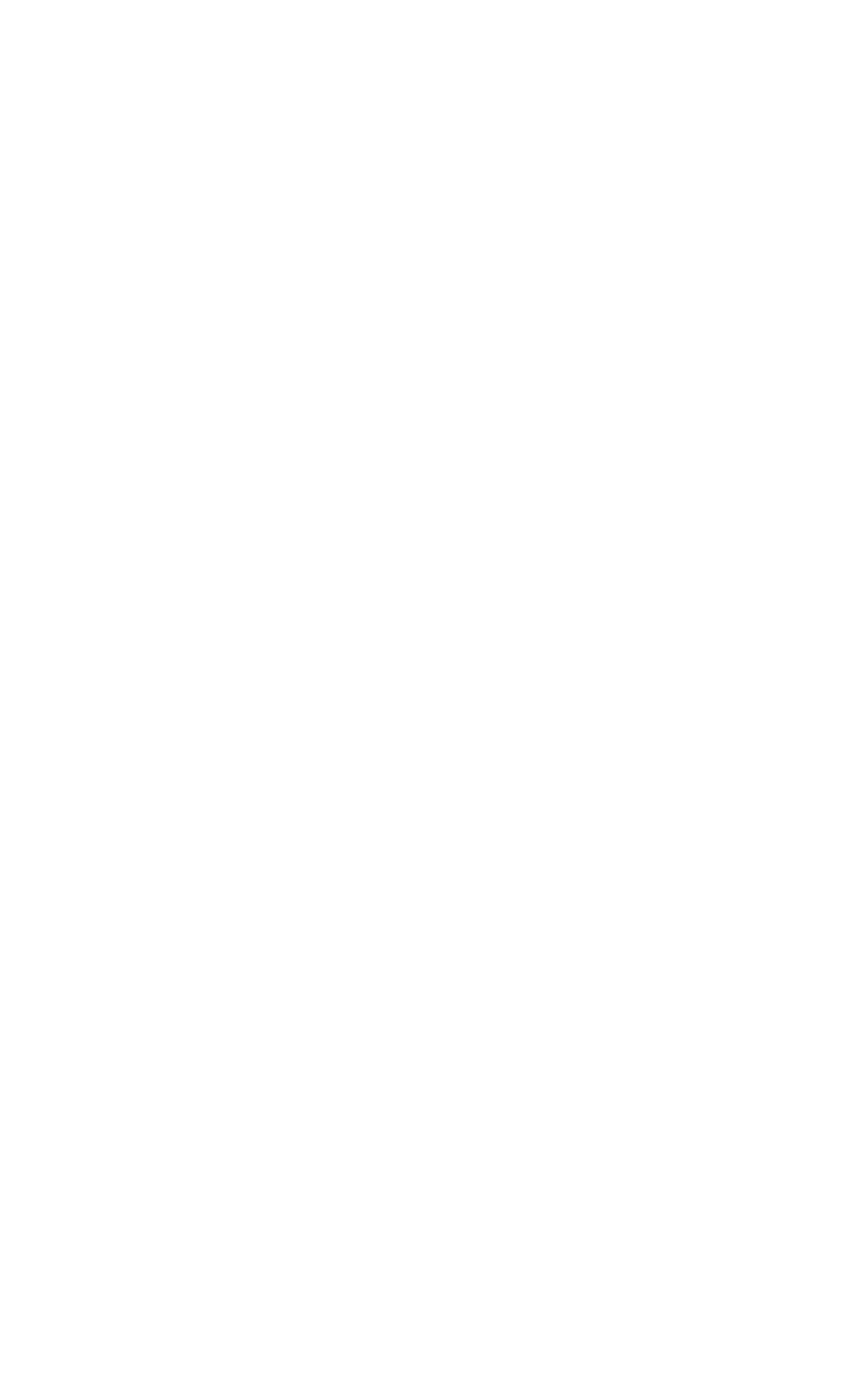*Dedicated to my parents, Ray and Charlene Notgrass, and to John and Bethany, my brother and sister.* 

*Thank you for making me feel loved.*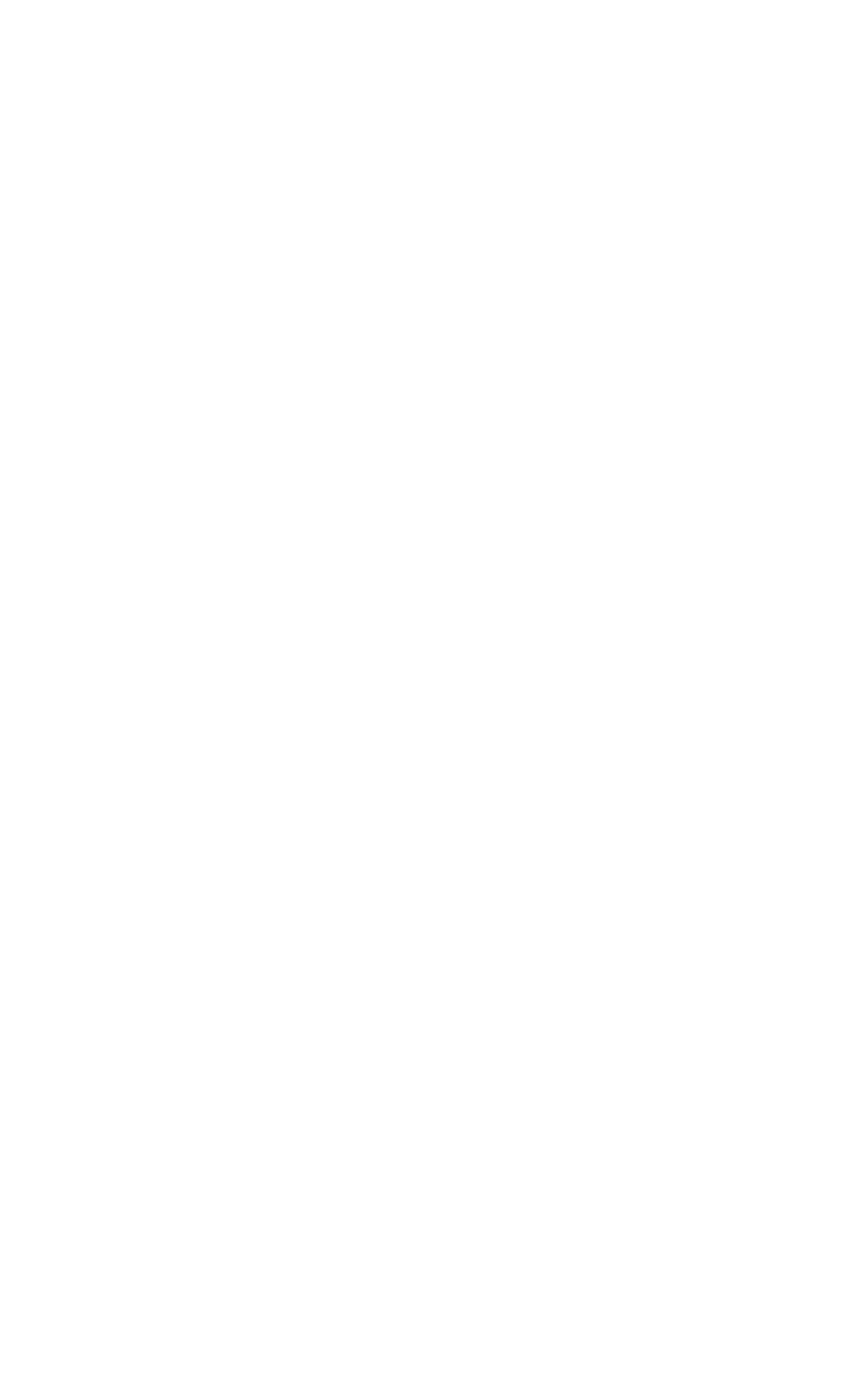# **Katy' s Box**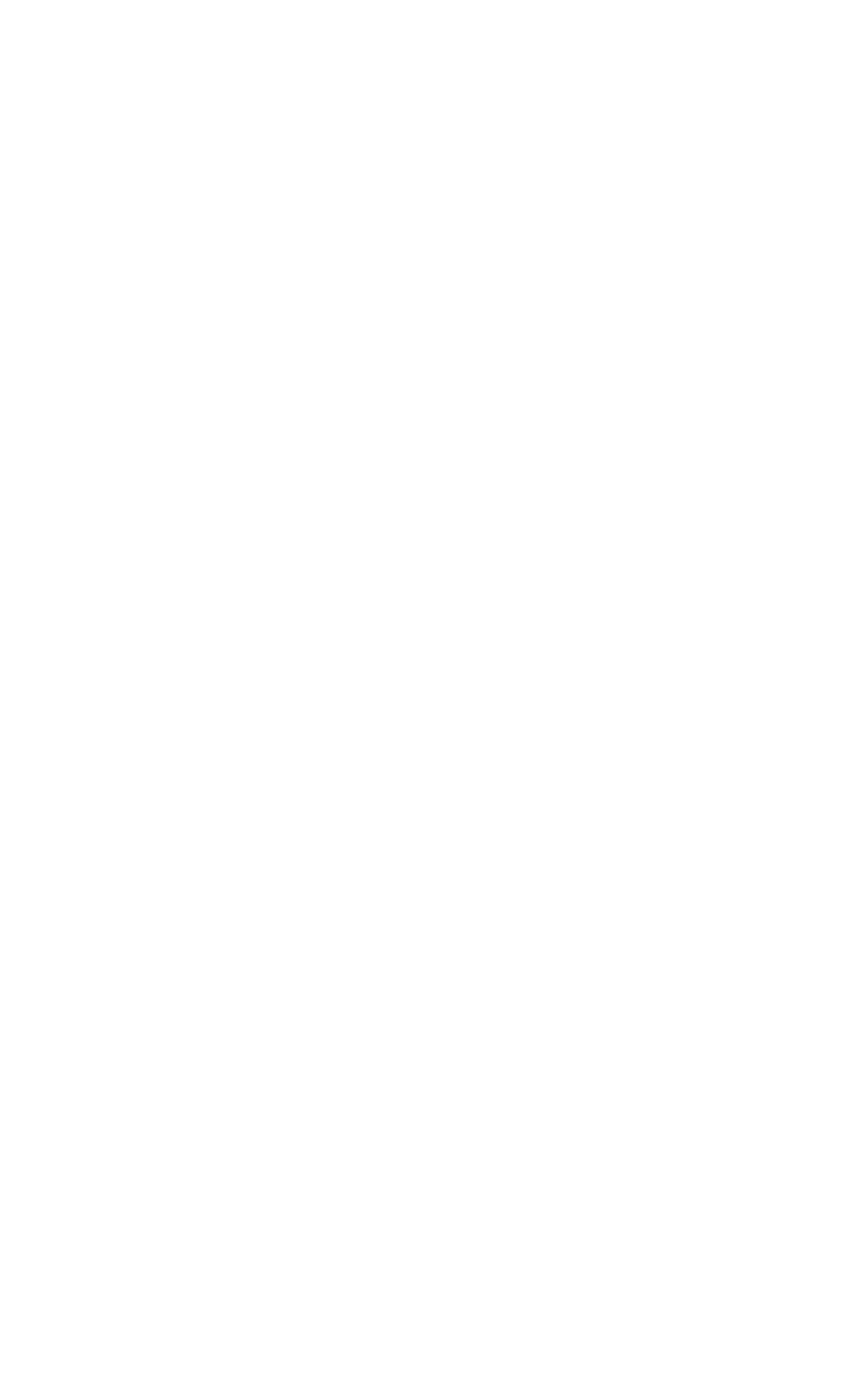**1**

#### **The Box**

Katy lay on her back in the grass, trying to be as lazy as she could since it was the last day of summer. The grass tickled her legs and the sun made her squint until her eyes were barely open as she tried to find pictures in the clouds. She saw the shapes of a dragon, a duck, and a canoe.

When she couldn't stand the brightness any more, she closed her eyes. She thought about school the year before. There were some things she would rather forget, like the day one of the class troublemakers spit glue in her face or all the times her teacher had given one of her classmates a sour look. There were some good memories, though, like playing with her friend during recess and finding rolly pollys to take care of together.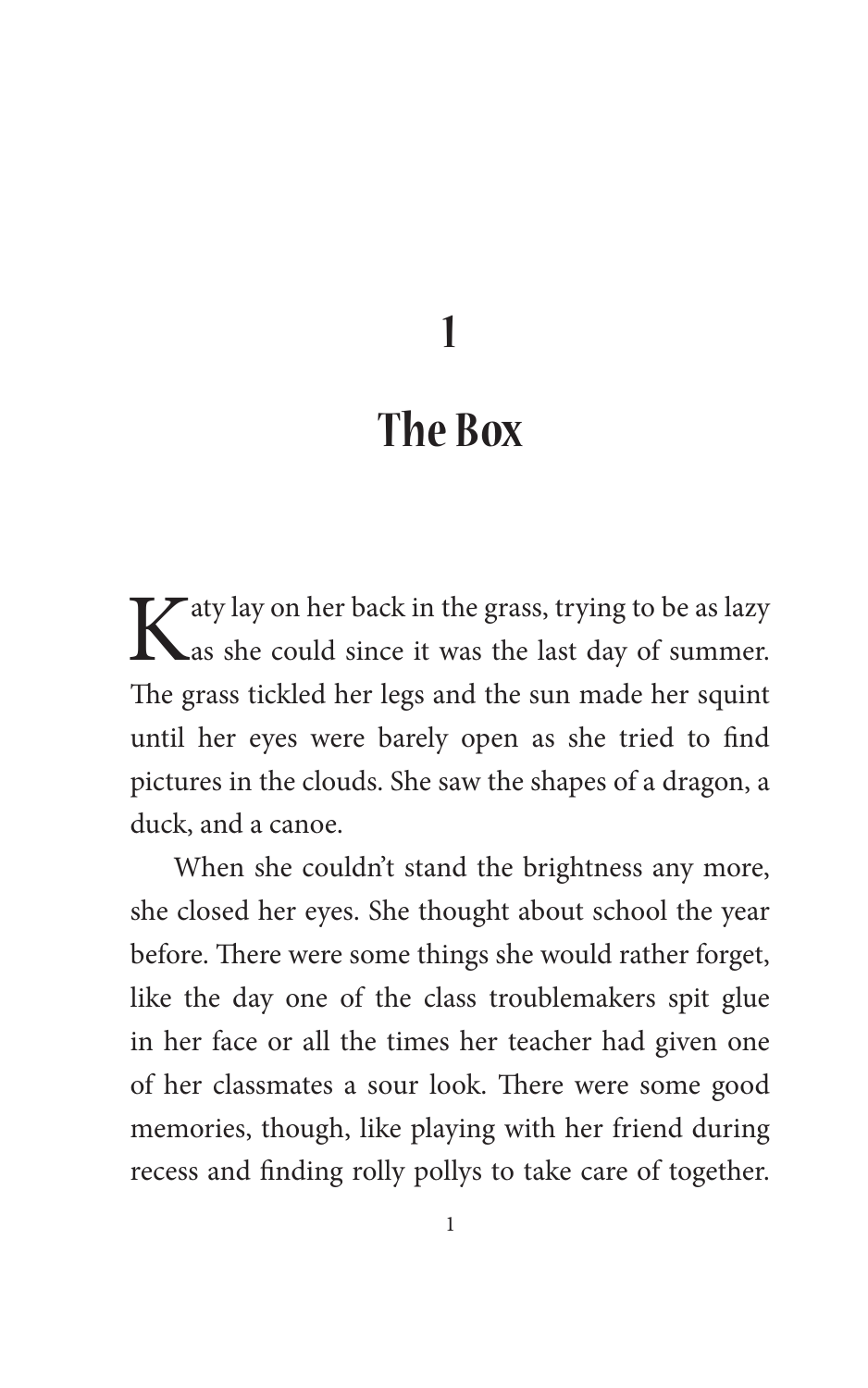Recess would be different this year. Almost everything about school would be different now that her only classmates would be her brother and her sister.

An ant crawled up a dandelion next to Katy's head. She turned to watch him walk gingerly down the other side of the stem. "Were you ever homeschooled?" Katy asked the ant. "Maybe you're homeschooled right now! I wonder how old you are. I'm eight, but I'll be nine in just a few weeks." The ant reached the bottom of the stem and Katy lost sight of him in the grass. Just then she heard the side gate screech open. Her sister Anna walked through the gate with her dog at her side. Once Anna and Sparky were in the back yard, Anna closed the gate and unhooked Sparky's leash. Sparky bolted across the yard toward the playhouse at the back, turned around so fast he fell sideways, and ran straight toward Katy. Katy shielded her face with her arms as Sparky jumped on her and Anna tried unsuccessfully to make him stop.

"Are you sure that's the same dog you picked out at the animal shelter?" Katy asked. "I think they must have made a switch when you weren't looking. Sparky has to be one of the wildest dogs in Urbana, Illinois!"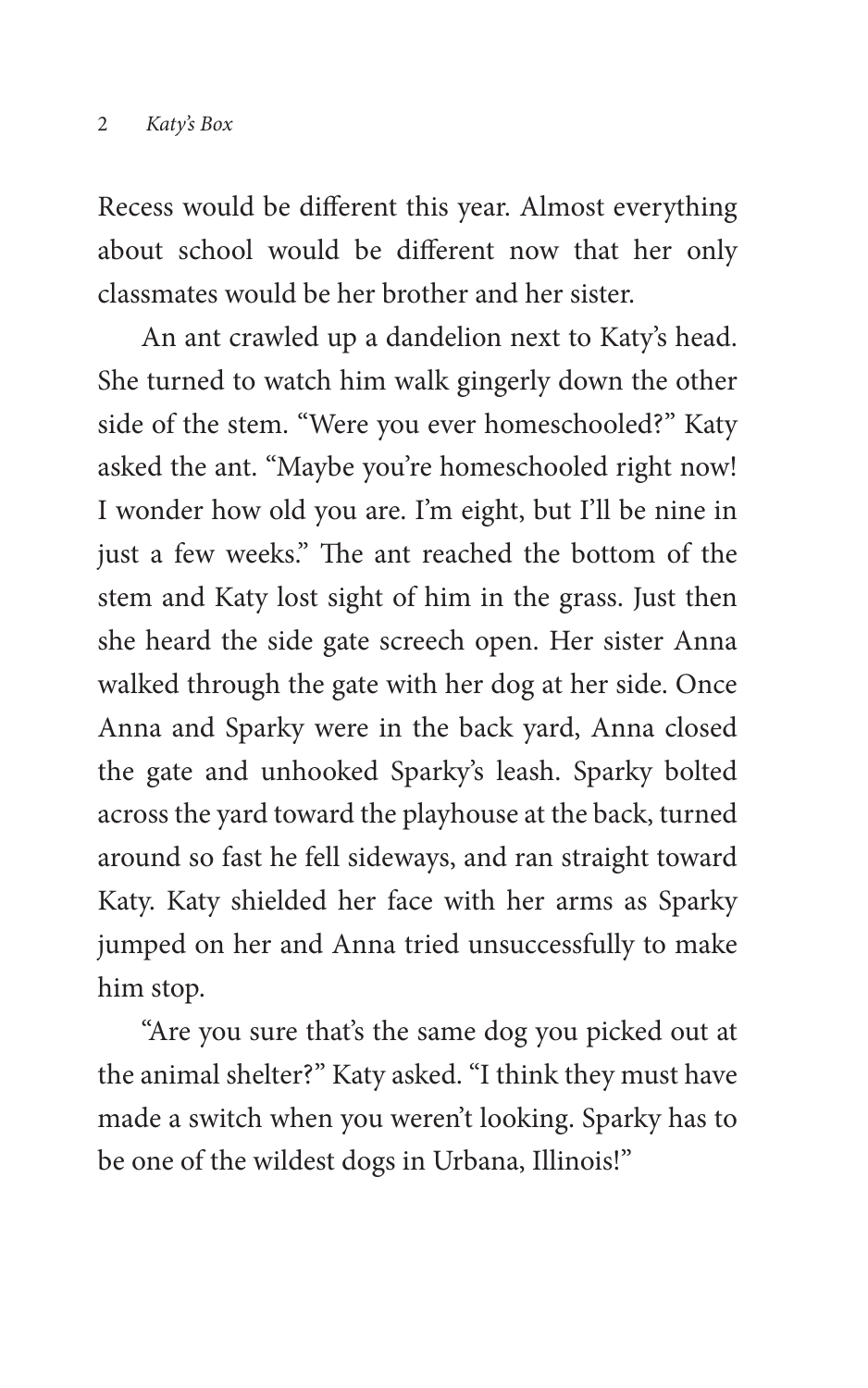"He didn't feel good that first day we saw him," Anna replied. "He was waiting for someone to come love him and give him a reason to be happy."

Earlier in the summer, on Anna's eleventh birthday, their parents had surprised her with a trip to the animal shelter where she got to pick her very own dog. It was a dream come true for Anna and she was ecstatic. They looked at several different dogs and Anna really wanted a little female puppy named Belle. Another family had already picked her out, though, and Anna had to decide on a different one. She considered a feisty Pomeranian, but after he bit Dad while they were in the visiting room she thought she should keep looking.

Anna had finally decided on a black and white mutt whom she named Sparky. Sparky had shaggy paws and a scruffy beard. That day at the animal shelter he was calm and quiet and mannerly, but the Porters soon found out these qualities were not Sparky's true character.

After climbing on Katy and giving her left leg a good scratch, Sparky finally ran out of steam and flopped down on the grass between Anna and Katy. Katy rubbed his spotted belly while Anna scratched his head behind his ears.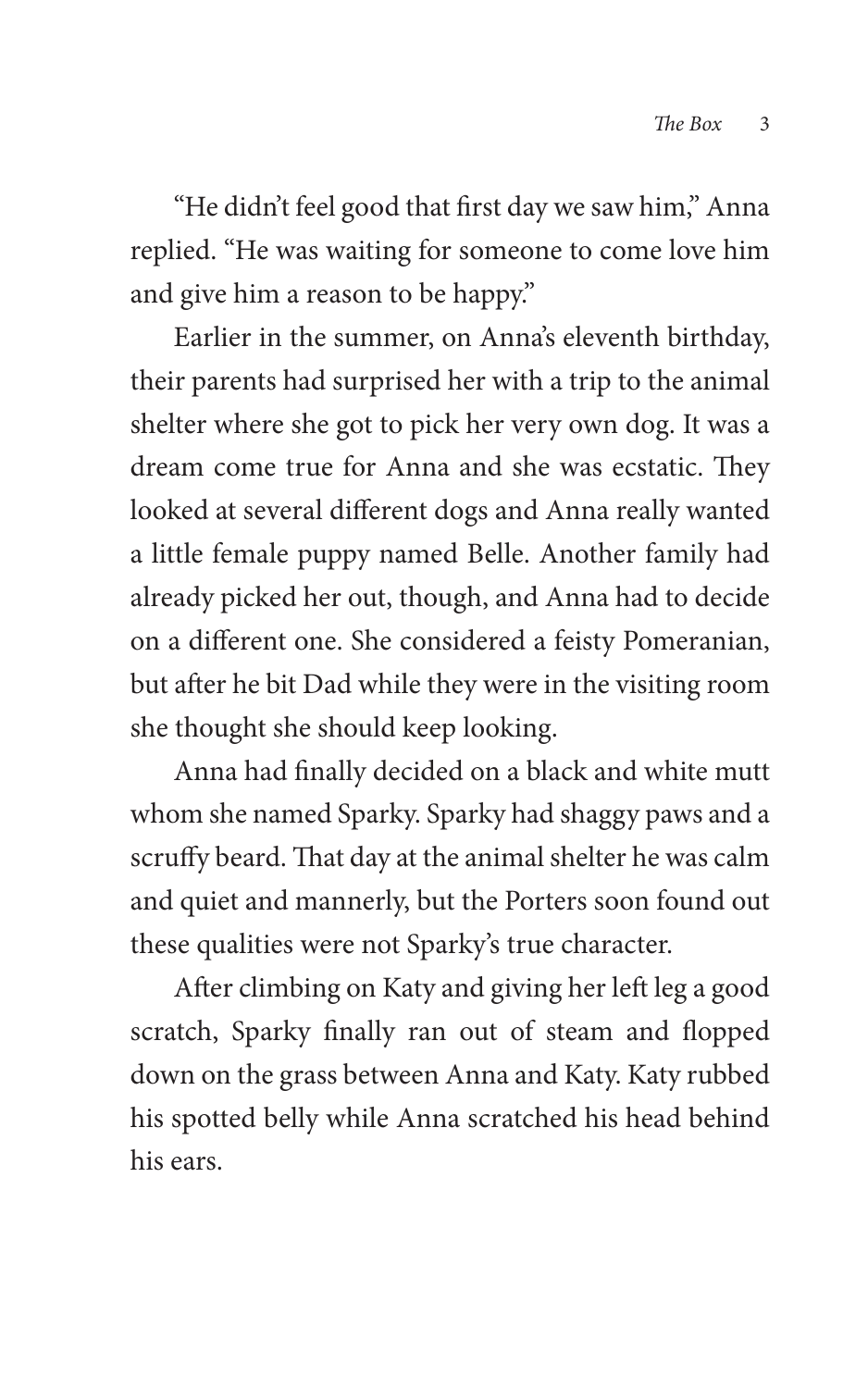"It's going to feel strange not walking to school in the morning," Anna said.

"You'll still have to walk down the stairs to the basement!" Katy replied. Anna didn't think her joke was very funny.

"Ha, ha," she said sarcastically. "It's going to be so weird having Mom as the teacher all day."

"It will be kind of strange, but I think I'm excited. No more glue spitting or fire drills or waiting in long lines."

Their dad opened the back door and headed toward the garbage cans at the back of the garage.

"Hi, Dad!" Anna and Katy called out, surprised it was already time for him to be home from work. Dad carried a white cardboard box to the trash can they used for recycling.

"Dad, wait!" Katy called as she ran over to him. "May I have that box, please? I've been wanting one about that size."

"Sure, Honey," Dad said as he handed her the box.

Katy looked at the printing on the top. "Educational Supply Store," she read out loud. "What came in this?" Dad said it was Seth's math book and some flash cards for her. Katy felt a flutter in her stomach. At first she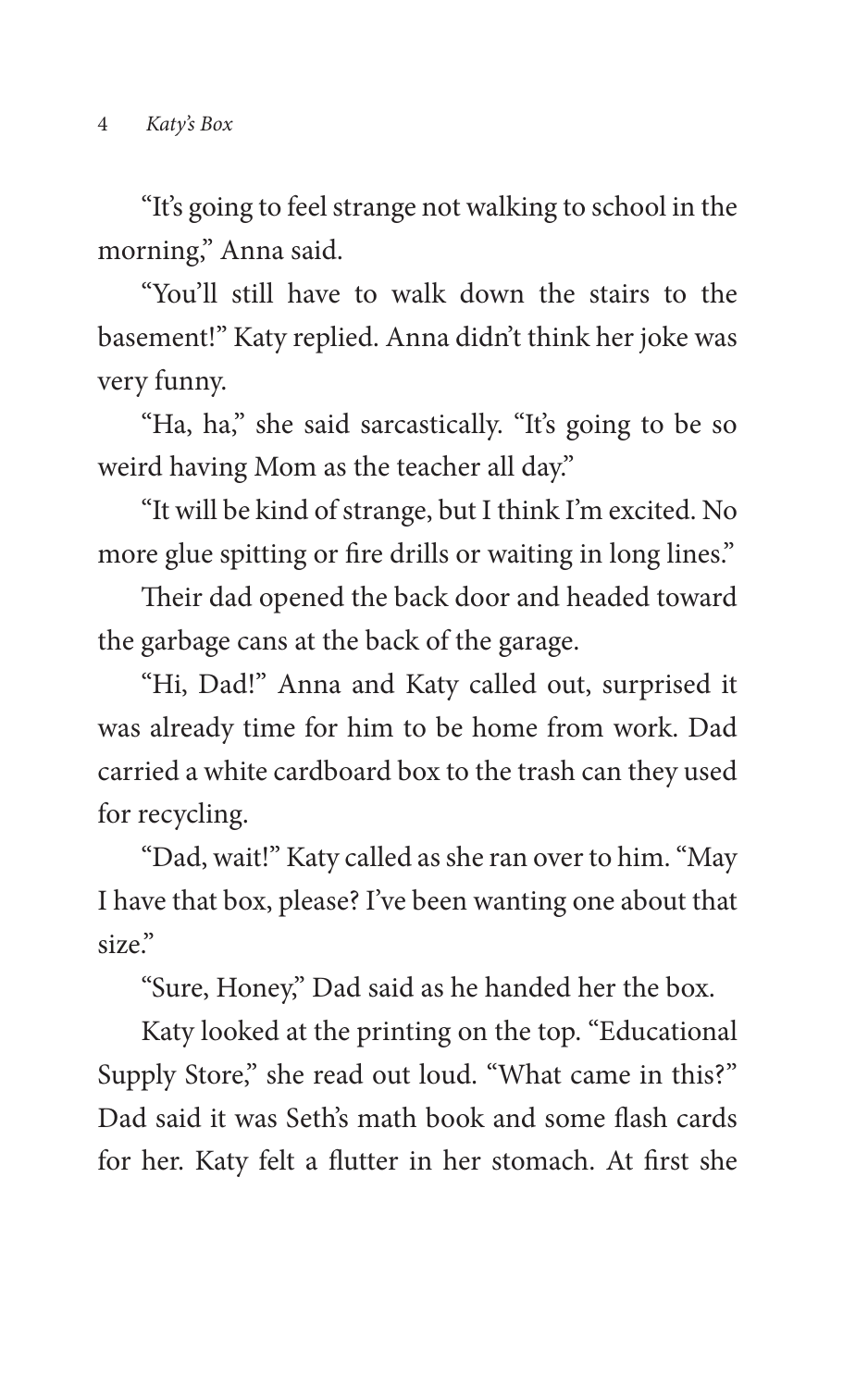wasn't sure if it was a nervous feeling or an excited one. She decided it was some of both.

Anna followed Dad back inside. Katy sat down in the grass with her empty box, thinking. Anna soon poked her head outside and told Katy it was time to eat. Katy took the box to her room and laid it on the bottom bunk. Her project would have to wait until later.

While the Porters ate their chicken casserole, Mom talked about her plans for their first day of school. She had set up a desk for each of her students in the den and she and Anna had decorated the bulletin board together. Seth's math book and Katy's flash cards were the last of the materials she had ordered for the first semester. She was glad they had arrived in time.

After Katy helped clean up the kitchen, she hurried to her room. She was glad Anna wanted to read on the couch. There were nice things about sharing a room with her sister, but sometimes Katy liked to do things by herself.

"Okay, Sugar Plum," Katy said to the rag doll on her bed. Sometimes she talked to her doll like a friend just for fun. "This box is perfect. I've been wanting one just like it." Katy had seen an old movie a few months before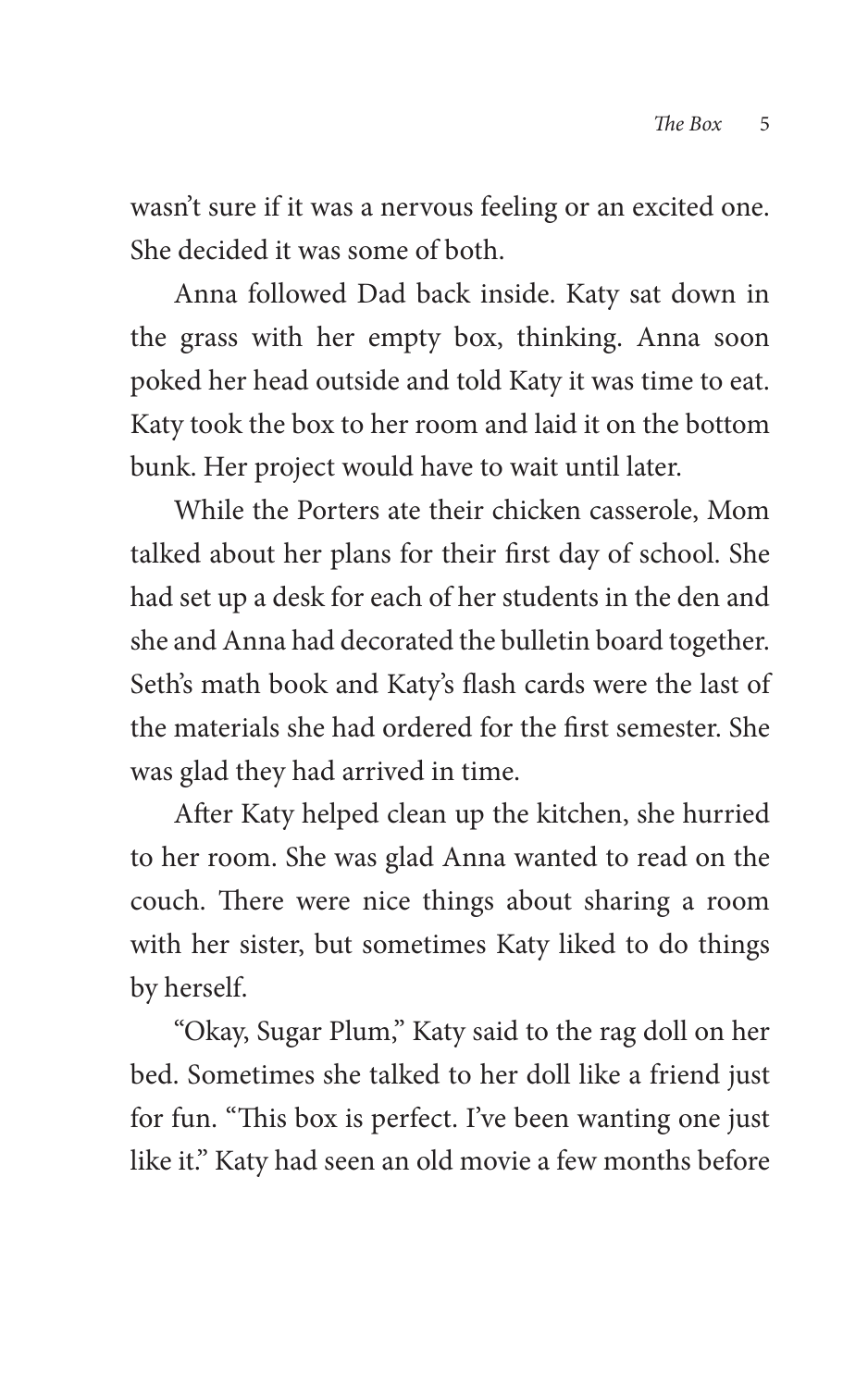in which a little girl kept a cardboard box under her bed. The box contained the girl's most treasured possessions. Ever since she had seen the movie, Katy had thought about what she would put in a special box if she had one under her own bed. Now that the box was sitting in front of her, she had to rack her brain to come up with things to put in it.



She wanted the contents of the box to remind her of special events as well as everyday happenings. She imagined growing up and showing the box to her husband and children some day. She wondered what they would be interested in seeing. She thought about things her parents had shown her from their childhoods.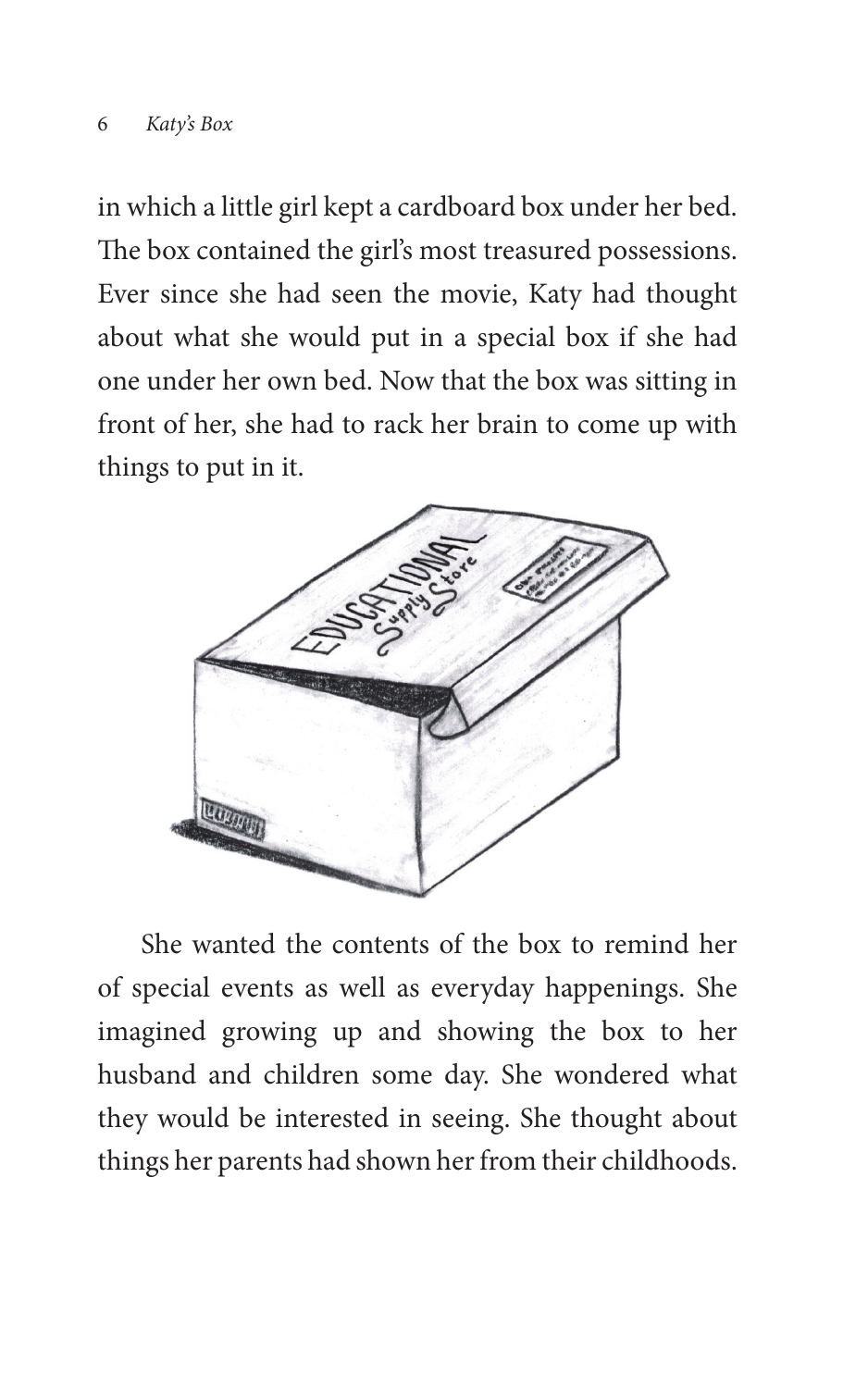Katy liked to see the little stuffed panda her dad had loved when he was a boy. He had loved it until one button eye disappeared and the panda was dirty and floppy. Katy liked to think of what her dad must have been like as a little boy.

Mom always took special care of the little purple and white tea set that she kept on a shelf in her bedroom. Her grandmother had given it to her when she was little. Katy wanted to be able to show her own children things like that someday.

Katy treasured letters she received in the mail and notes people wrote to her. She liked to look back at drawings and paintings she did when she was younger and see how much her skills had improved.

Most of the photos in their house were in their family photo albums, but Katy had a few photos that were her own. One of her favorites was of Seth, Anna, and herself sitting with Irene in Irene's living room. Irene was their special friend from church who was like a grandmother to them.

Katy went to her dresser and opened the jewelry box on top. In the left compartment was a necklace with small white beads that spelled Katy's name. Katy had worn it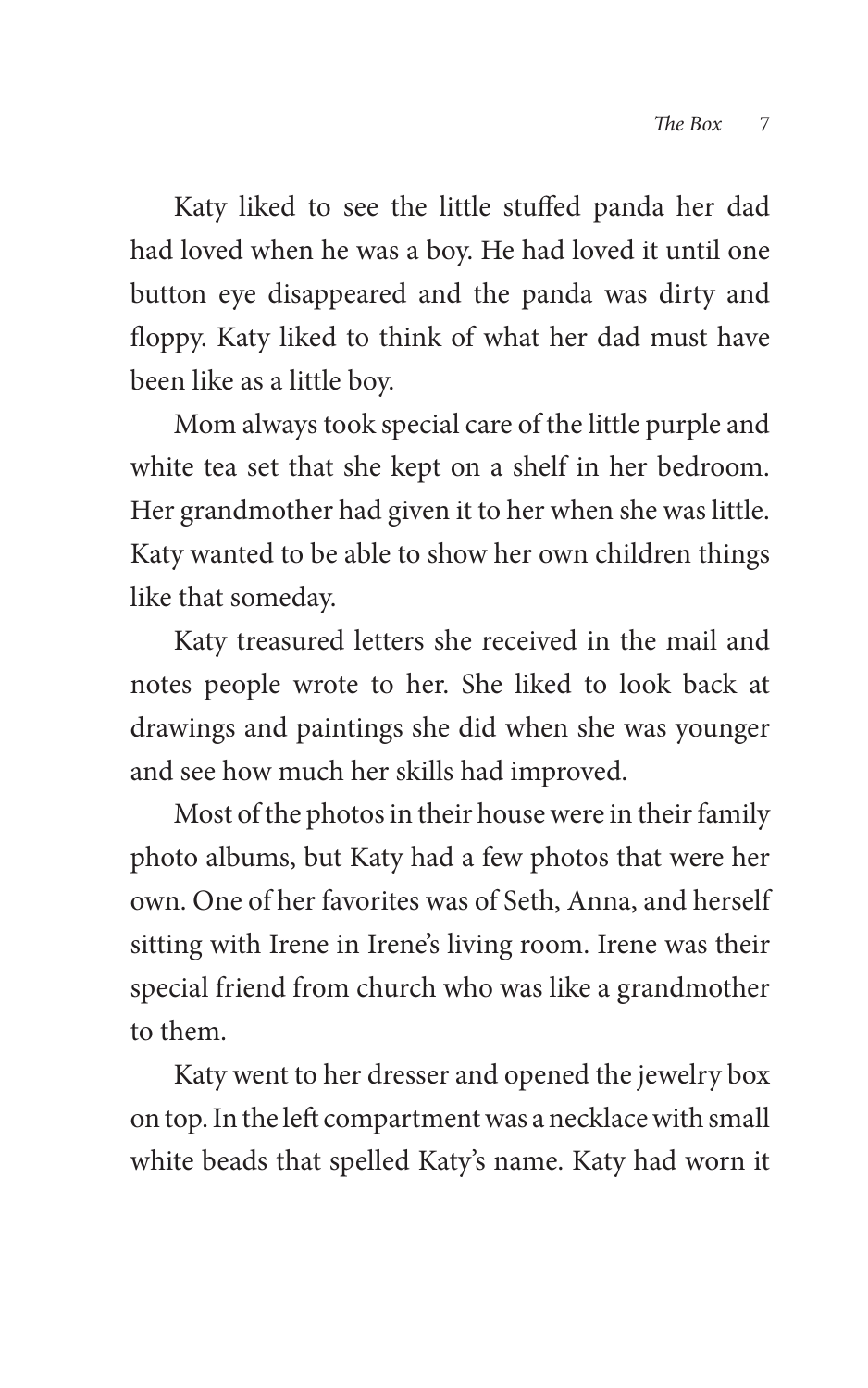in a portrait session when she was four. Somehow it had become impossibly tangled, but Katy still kept it in her jewelry box because it was special. The necklace was the first thing Katy put in the cardboard box.

She found the picture with Irene and laid it in the box as well. On a shelf in her closet she found the first journal she ever kept. She put it in the box, along with a painting of a grassy field and a blue sky that was on another shelf in her closet. The painting was nothing grand, but Katy remembered how proud she had been



when she finished it a few years before.

In the bottom of Katy's closet was a basket of old toys. She found the little doll with the pink lacy dress her grandparents gave her when she was three. One of the doll's eyes was missing like her dad's panda. Katy always found it odd that the doll had blue hair. She never played with the little doll anymore, but it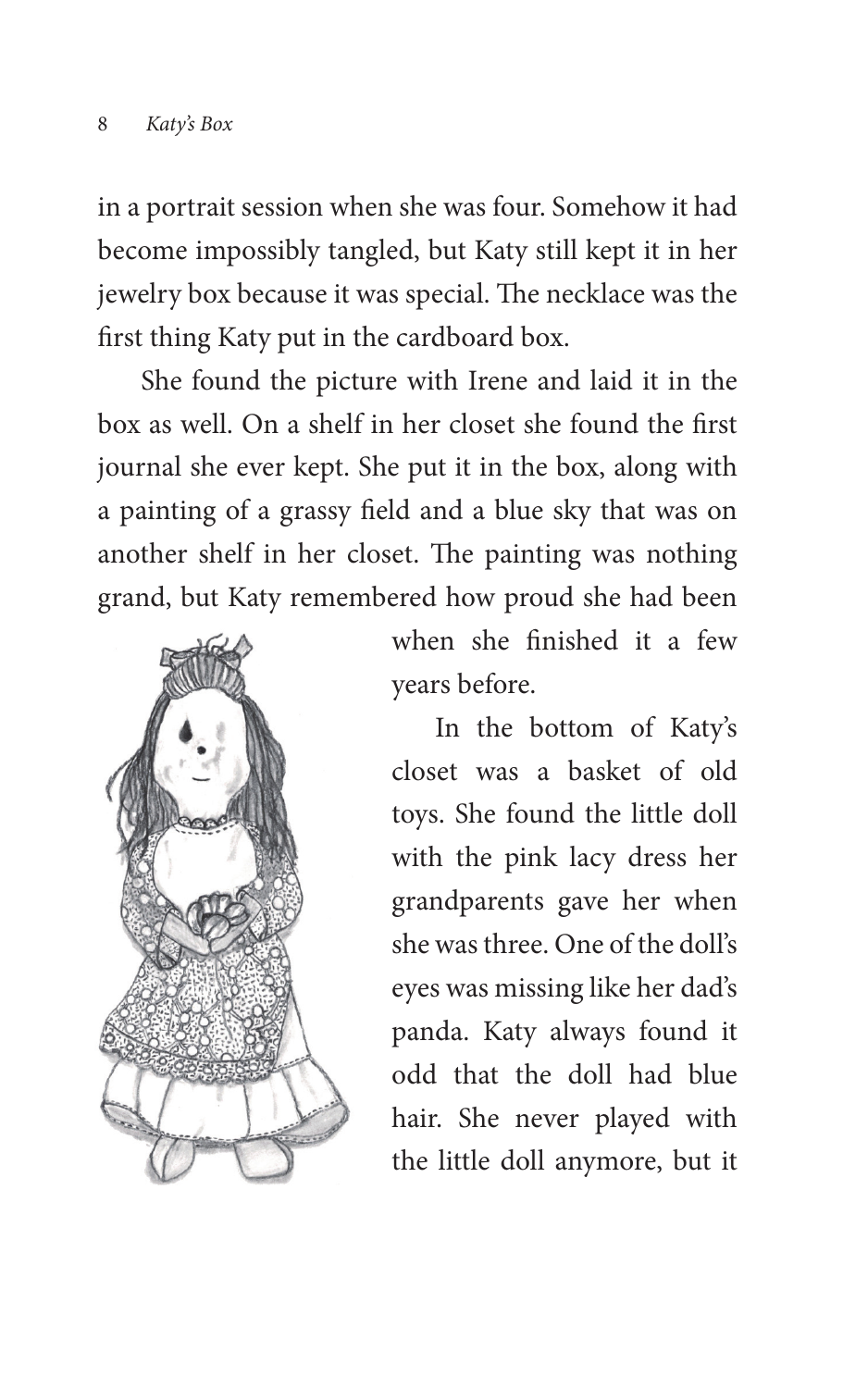was special because her grandparents had given it to her. Katy put the doll in the box on her bed.

Katy also put in a heart-shaped rock she had found at the ocean when she was six and the pink hairbow that matched a dress her mom had made for her. The dress was too small now. The last thing she put inside was an acorn that had been on her dresser since the previous fall when she and Anna had gathered acorns together at their neighbor's house down the street.

Katy looked in her box. There wasn't anything especially beautiful. She knew what she had chosen would not look significant to anyone else, but everything was special to her. The box looked rather empty, but Katy wanted to leave plenty of room, so she was satisfied.

"I'll let that be all for now," Katy said to Sugar Plum. There were two big drawers under the white wooden bunk bed in Anna and Katy's room. Katy pulled out the drawer that was hers and moved things around until she had room for her box in the corner. She pushed the drawer back under the bed with her feet. She hoped at least one special thing would happen during their first year of homeschooling that would give her something else to put in her box.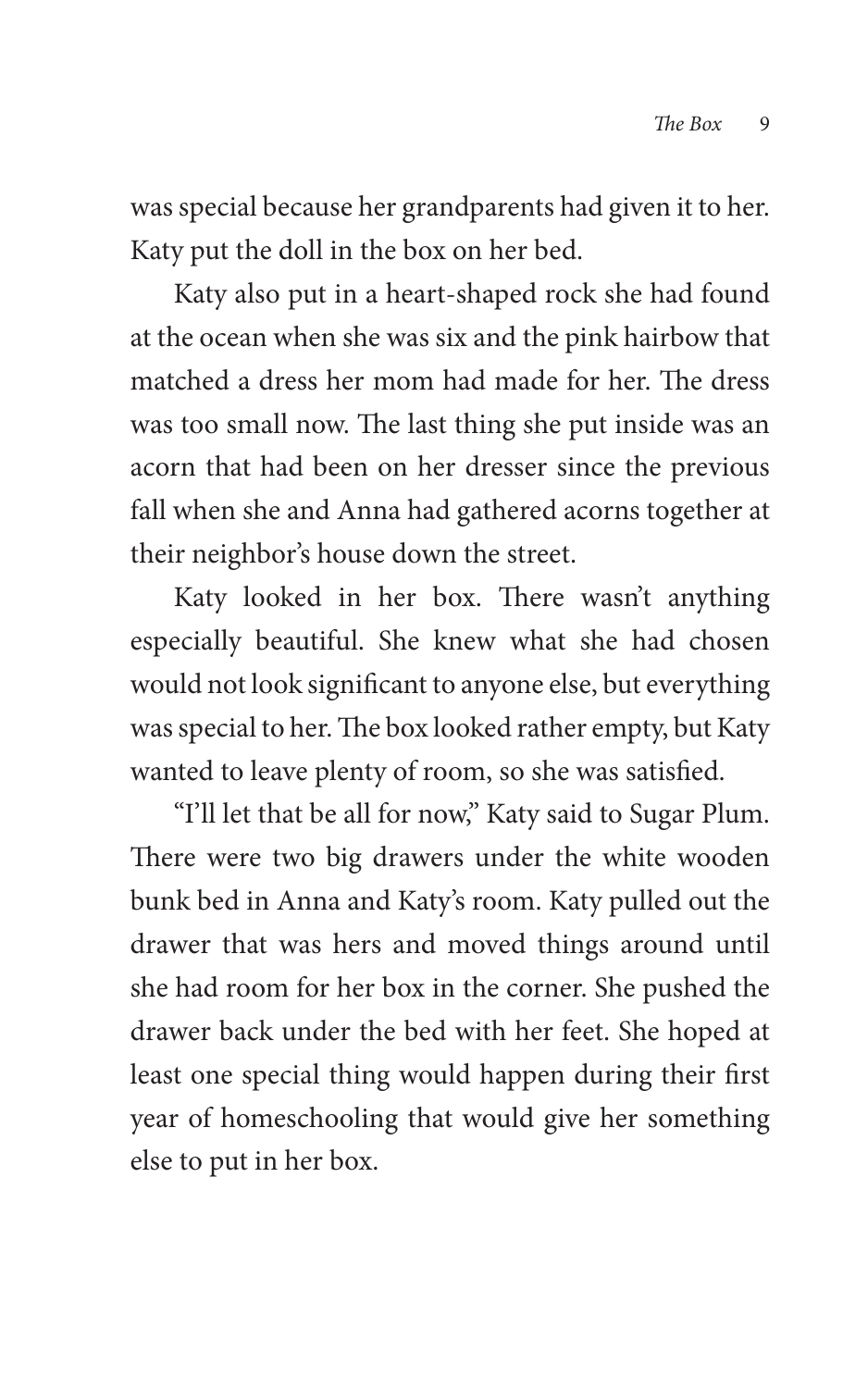#### Author's Note

The story of Katy is based on memories of my own childhood. Most of the events that Seth, Anna, and Katy experienced in their first year of homeschooling are closely based on experiences my brother John, my sister Bethany, and I experienced throughout our years of homeschooling together. My family started out homeschooling the hard way, trying to make school like the public school we had known before. It took several years for us to figure out how to relax and let homeschooling be a lifestyle, but we got there eventually. I am thankful that my parents, Ray and Charlene Notgrass, made the decision and the sacrifices to homeschool us. I had a great childhood, and I feel richly blessed.

Now I'm a homeschool mom myself. I am excited to be making memories with my husband and children as we enjoy our own homeschooling adventure.

Wherever your homeschool adventure takes you, just make sure you enjoy the ride!

Mary Evelyn